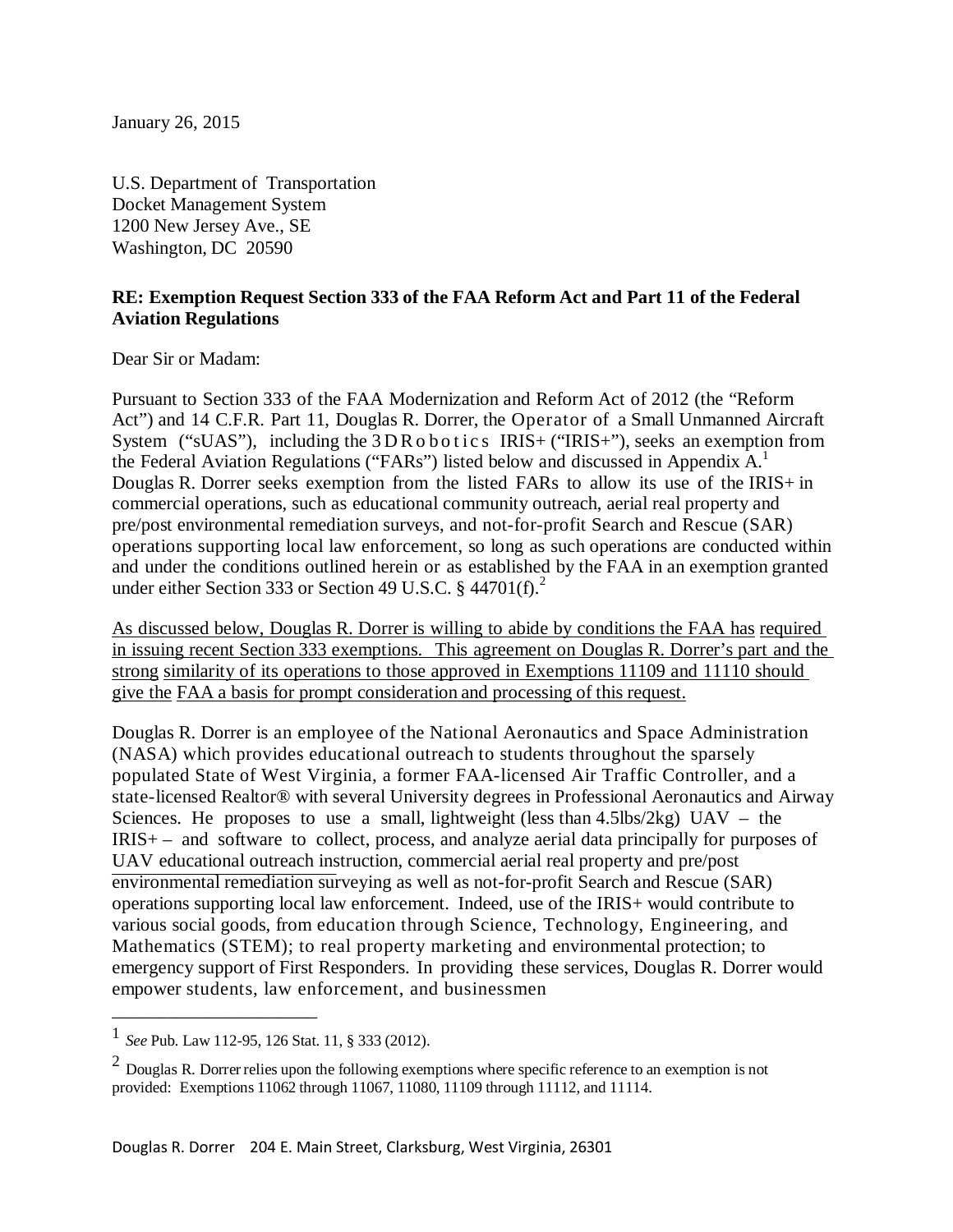U.S. Department of Transportation January 26, 2015 Page Two

to make better management decisions through software and cameras that identifies aerial perspectives of STEM initiatives, real property environmental conditions as well as life saving opportunities.

Operations under the exemption will be subject to strict operating requirements and conditions to ensure at least an equivalent level of safety to currently authorized operations using manned aircraft and under conditions as may be modified by the FAA as required by Section 333.<sup>3</sup>

As described more fully below, the requested exemption would authorize commercial operations using the IRIS+, which with a maximum take-off weight of less than 4.5 lbs. and is small in size. The IRIS+ will be operated under controlled conditions at low altitude in Class G airspace that is limited in scope, as described more fully herein; it will have automated control features, as described herein. The IRIS+ also will be operated by an individual formerly trained under FAA Order JO 7110.65<sup>4</sup> as an Air Traffic Controller ("ATC")<sup>5</sup>, within the National Airspace System ("NAS") with several aviation-related university degrees transversing education directly related to aircraft operations.<sup>6</sup> Finally, the Class G airspace in which the UAS will operate will be coordinated with the local Fixed-Based Operator (FBO) or ATC facility as applicable. Additionally, a Notice to Airmen ("NOTAM") will be filed in accordance with FAA Order JO 7930.2P $<sup>7</sup>$  prior to operations; if required.</sup>

Douglas R. Dorrer respectfully submits that because this small, unmanned aerial vehicle – the IRIS+– will be used in lieu of comparatively hazardous operations now conducted with fixed wing and rotary conventional aircraft, the FAA can have confidence that the operations will achieve at least an equivalent level or greater level of safety. Approval of this exemption would thereby enhance safety and fulfill the Secretary of Transportation's (the FAA Administrator's) responsibilities under Section 333(c) of the Reform Act to "establish requirements for the safe operation of such aircraft systems in the national airspace system."

The name and address of the applicant are:

Douglas R. Dorrer 204 E. Main Street Clarksburg, West Virginia 26301 (304) 629-7077 [Wv\\_mba@earthlink.net](mailto:Wv_mba@earthlink.net)

\_\_\_\_\_\_\_\_\_\_\_\_\_\_\_\_\_\_\_\_\_

<sup>3</sup> While Douglas R. Dorrer is filing this exemption request on its own behalf, he anticipates that purchasers of the IRIS+ in the future will file exemption applicationsto allow them to operate the IRIS+ in commercial operations on their own. Those filings will be substantially similar to this exemption request.<br><sup>4</sup> Reference FAA Order Jo 7110.65, *Air Traffic Control Handbook* 5 See attached FAA license.

<sup>6</sup> See attached Embry-Riddle Aeronautical University transcripts. <sup>7</sup> Reference FAA Order JO 7930.2P, *Notices to Airmen.*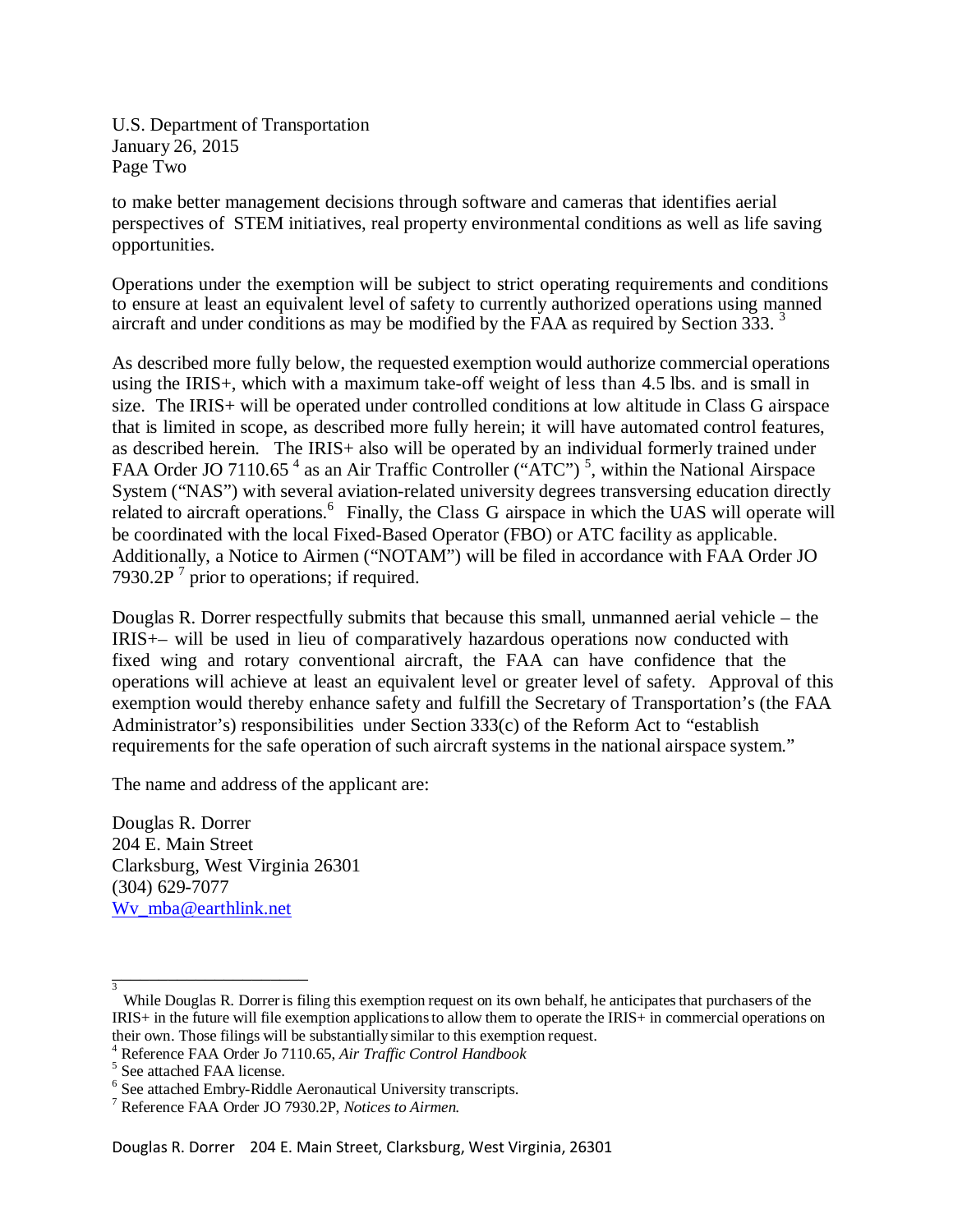U.S. Department of Transportation January 26, 2015 Page Three

The regulations from which the exemption is requested are as follows:

 C.F.R. § 61.113(a) & (b); C.F.R. § 61.133(a); C.F.R. § 91.7(a); C.F.R. § 91.119(c); C.F.R. § 91.151(a); C.F.R. § 91.405(a); C.F.R. § 91.407(a)(1); C.F.R. § 91.409(a)(2); C.F.R. § 91.417(a) & (b)

Appendix A discusses each rule listed above and explains why exemptions pursuant to the proposal set forth in this letter are appropriate, provide an equivalent level of safety, and are in the public interest. Appendix B provides the requisite *Federal Register* summary.

## **THE APPLICABLE LEGAL STANDARD UNDER SECTION 333**

Douglas R. Dorrer submits that grant of this exemption application for use of the IRIS+ in commercial and not-for-profit operations will advance the Congressional mandate in Section 333 of the Reform Act to accelerate the introduction of UASs into the NAS if it can be accomplished safely. This law directs the Secretary of Transportation to consider whether certain UASs may operate safely in the NAS before completion of the rulemaking required under Section 332 of the Reform Act. In making this determination, the Secretary is required to determine which types of UASs do not create a hazard to users of the NAS or the public or pose a threat to national security in light of the following:

- The UAS's size, weight, speed, and operational capability;
- Operation of the UAS in close proximity to airports and populated areas; and
- Operation of the UAS within visual line of sight of the Operator.

Reform Act  $\S 333(a)(1)$ . If the Secretary determines that such vehicles "may operate safely in the national airspace system, the Secretary shall establish requirements for the safe operation of such aircraft in the national airspace system." *Id.* § 333(c) (emphasis added). <sup>8</sup>

The Federal Aviation Act expressly grants the FAA the authority to issue exemptions. This statutory authority, by its terms, includes exempting civil aircraft, as the term is defined under

<sup>8</sup> Applicant submits that this provision places a duty on the Administrator to not only process applications for exemptions under Section 333, but for the Administrator, if he deems the conditions proposed herein require modification to allow approval, to supply conditionsfor the safe operation of the UAS. Douglas R. Dorrer welcomes the opportunity to consult with FAA staff in order to address any issues or concernsthat this proposal may raise that they believe may require modification.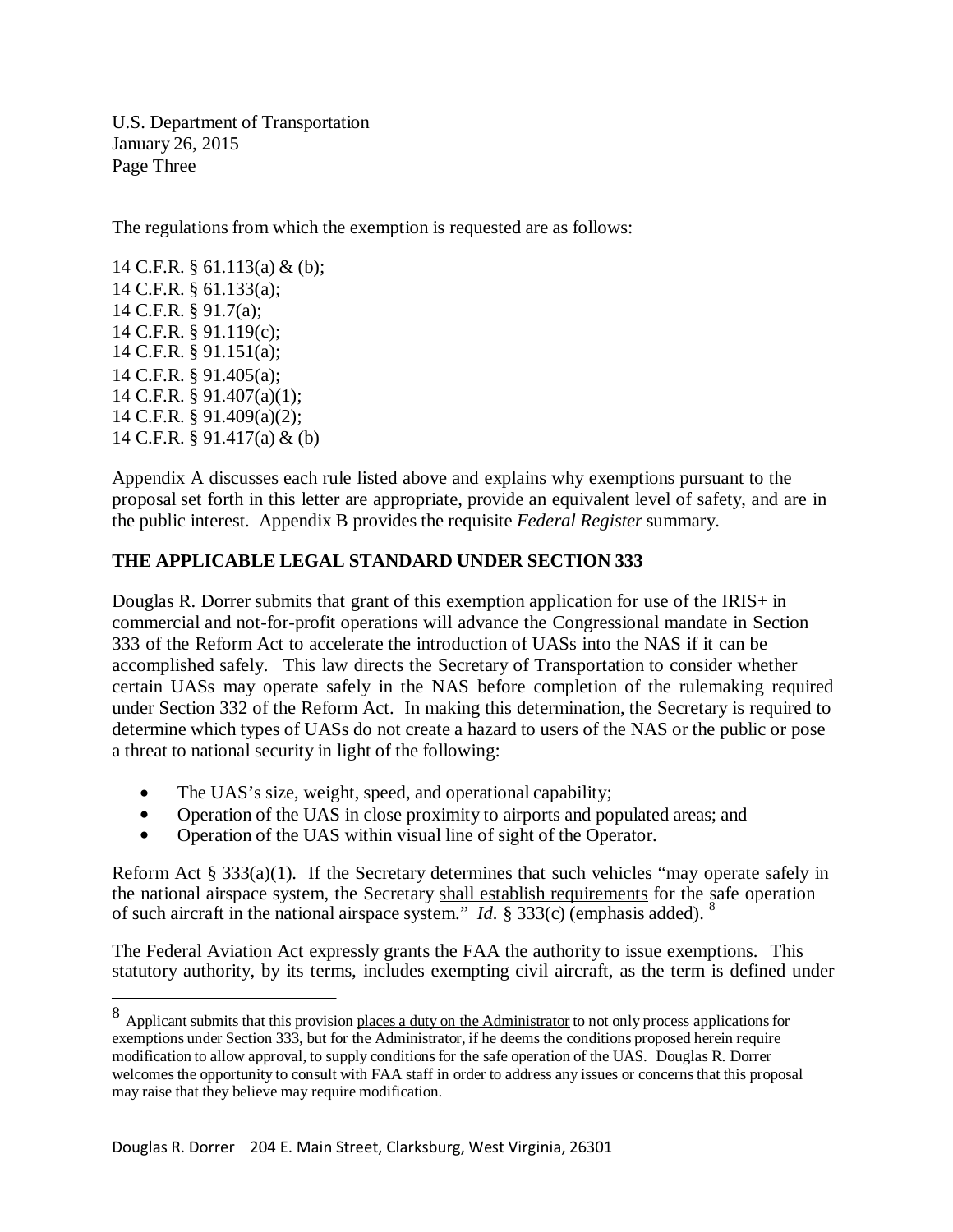U.S. Department of Transportation January 26, 2015 Page Four

§ 40101 of the Act, from the requirement that all civil aircraft must have a current airworthiness certificate and those regulations requiring commercial pilots to operate aircraft in commercial service:

The Administrator may grant an exemption from a requirement of a regulation prescribed under subsection (a) or (b) of this section or any of Sections 44702-44716 of this title if the Administrator finds the exemption is in the public interest.

The grant of the requested exemption is in the public interest based on the clear direction in Section 333 of the Reform Act; the additional authority in the Federal Aviation Act, as amended; the strong equivalent level of safety surrounding the proposed operations; and the significant public benefit, including enhanced safety and cost savings associated with transitioning to UASs for aerial surveying. Accordingly, the applicant respectfully requests that the FAA grant the requested exemption without delay. <sup>9</sup>

# **AIRCRAFT AND EQUIVALENT LEVEL OF SAFETY**

The applicant proposes that the exemption requested herein apply to civil aircraft that have the characteristics and that operate with the limitations listed herein. These limitations provide for at least an equivalent or even higher level of safety to operations under the current regulatory structure because the proposed operations represent a safety enhancement to operations that would be conducted with conventional aircraft. These conditions are drawn from Exemptions 11062 through 11067, 11080, 11109, and 11110.

These limitations and conditions to which Douglas R. Dorrer (or "Operator") agrees to be bound when conducting commercial operations under an FAA issued exemption include:

1. Operations of the IRIS+ are limited to the aircraft described in the attached manuals, which is a quadcopter ("Quad") aircraft built by 3D Robotics, Inc. that weighs less than 4.5 pounds (the "UAV" or "UAS"). Proposed operations of any other operationally or technically similar aircraft shall be considered.

2. The UAV may not be flown at an indicated airspeed exceeding 25 knots.

<sup>9</sup> In filing this application, Douglas R. Dorrer also is requesting that the FAA combine the grant of the Section <sup>333</sup> exemption with a stand-alone Certificate of Operation ("COA") that will allow commercial operations of the IRIS+ without the necessity of filing for a COA for each flight. Compliance with the conditions agreed to herein and that may be imposed by the FAA, as set forth in prior Section 333 exemptions, provide the separation needed from other aircraft. NOTAM and notice to air traffic control can be provided by the filing of a NOTAM as set forth within the proposed conditions.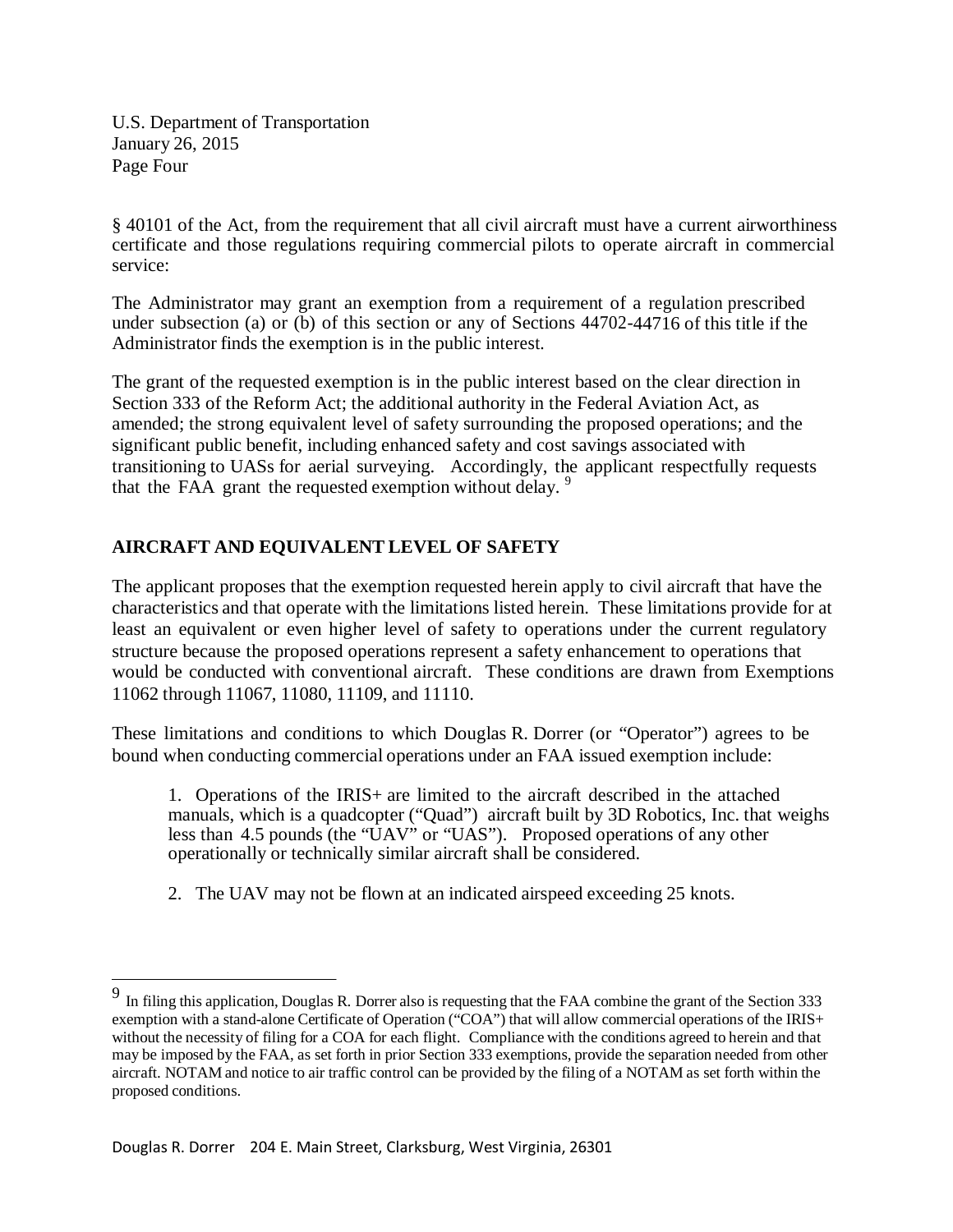U.S. Department of Transportation January 26, 2015 Page Five

> 3. The UAV may be operated at an altitude of no more than 150 feet above ground level ("AGL"), as indicated by the procedures specified in the attached manuals. All altitudes reported to ATC must be in feet AGL.

> 4. The UAV must be operated within visual line of sight ("VLOS") of the Operator.

5. All operations must utilize a visual observer ("VO"). The VO may be used to satisfy the VLOS requirement as long as the Operator always maintains VLOS capability. The VO and Operator must be able to communicate verbally at all times. The Operator must be designated before the flight and cannot transfer his or her designation for the duration of the flight. The Operator must ensure that the VO can perform the functions prescribed in the Operator's manual.

6. The manuals must be amended to include all conditions and limitations required by the FAA. The manuals must be maintained and made available to the Administrator upon request. If a discrepancy exists between the conditions and limitations in the exemption and the procedures outlined in the manuals, the conditions and limitations in the exemption take precedence and must be followed. Otherwise, the Operator must follow the procedures as outlined in the manuals.

The Operator may update or revise the manuals. It is the Operator's responsibility to track such revisions and present updated and revised documents to the Administrator upon request. The Operator must also present updated and revised documents if it petitions for an extension or amendment of this exemption. If the Operator determines that any update or revision would affect the basis upon which the FAA granted this exemption, then the Operator must petition for amendment to its exemption.

7. Prior to each flight, the Operator must inspect the UAS to ensure it is in a condition for safe flight. If the inspection reveals a condition that affects the safe operation of the UAS, the aircraft is prohibited from operating until the necessary maintenance has been performed, and the UAS is found to be in a condition for safe flight. The ground control station must be included in the preflight inspection. All maintenance and alterations must be properly documented in the aircraft records.

8. Any UAS that has undergone maintenance or alterations that affect the UAS operation or flight characteristics, *e.g.*, replacement of a flight critical component, must undergo a functional test flight in accordance with the Operator's manual. The Operator who conducts the functional test flight must make an entry in the UAS aircraft records of the flight. The manuals include this requirement.

9. The preflight inspection section in the manuals includes the following requirement: the preflight inspection must account for all discrepancies, *i.e.*, inoperable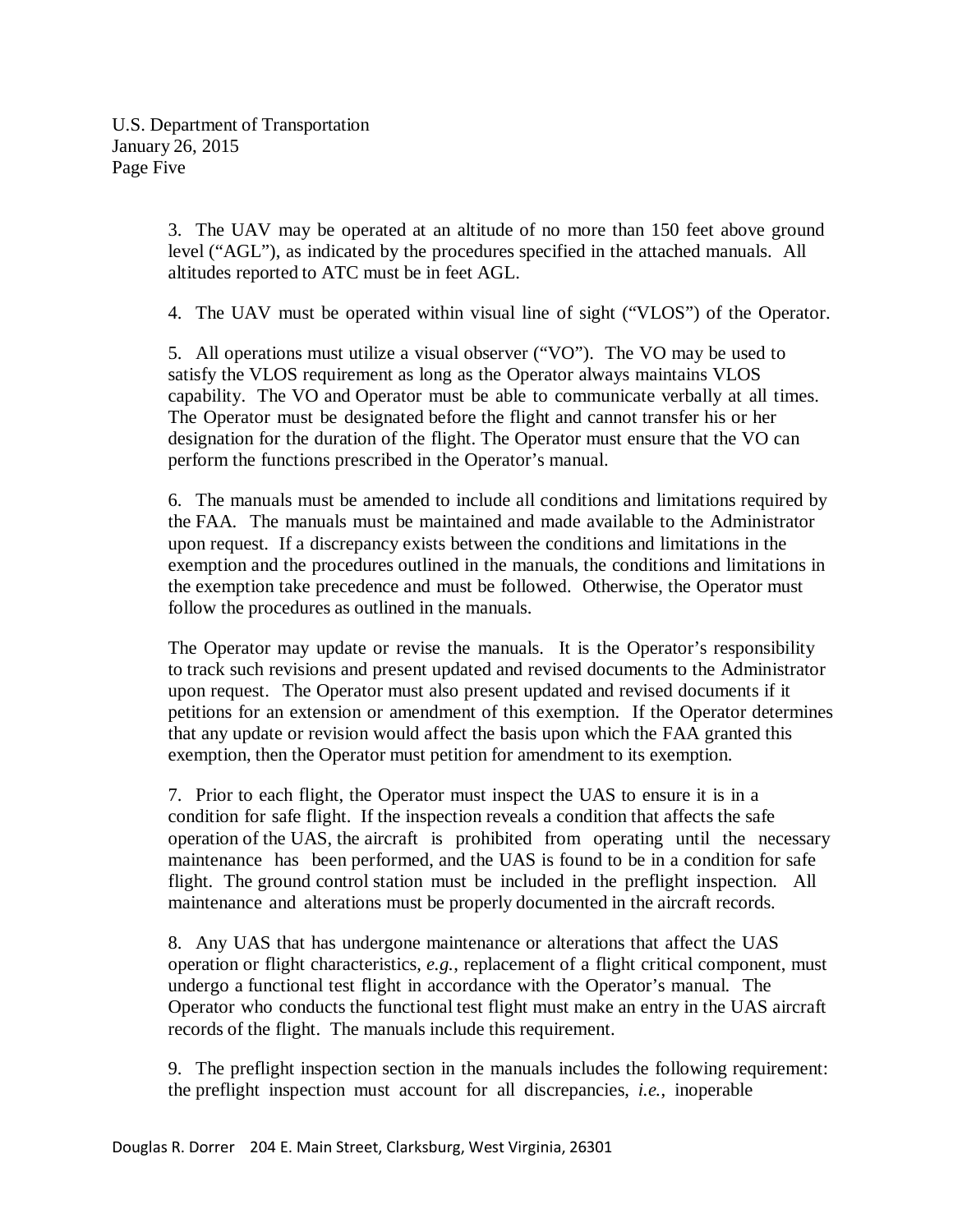U.S. Department of Transportation January 26, 2015 Page Six

> components, items, or equipment, not covered in the relevant preflight inspection sections of the Operator's manual.

10. The Operator must follow 3D Robotics IRIS+ aircraft/component, maintenance, overhaul, replacement, inspection, and life limit requirements, with particular attention to flight critical components that may not be addressed in the manufacturer's manuals.

11. All maintenance and aircraft inspections shall be completed in accordance with the manuals. A lterations must be noted in the aircraft logbook, including total flight hours, description of work accomplished, and the signature of the authorized technician returning the UAS to service.

13. Each UAS operated under the exemption must comply with all 3D Robotics system and safety bulletins.

14. Operator's maintenance personnel must make a record entry in the UAS logbook or equivalent document of the corrective action taken against discrepancies discovered between inspections.

15. The Operator is not required to obtain a private pilot certificate or a third-class airman medical certificate in accordance with 14 CFR Part 103.  $^{10}$ 

16. The Operator shall safely operate the UAS in a manner consistent with how the UAS will be operated under this exemption, including evasive and emergency maneuvers and maintaining appropriate distances from people, vessels, vehicles, and structures.

17. The Operator shall only operate the UAS in the immediate vicinity of the subject educational outreach, aerial real property or environmental surveys, or within designated SAR operations with First Responder oversight.

18. The Operator shall conspicuously post signage indicating UAS operations are in progress and to remain clear. <sup>11</sup>

19. If the UAS loses communications or loses its GPS signal, the UAS must return to a pre- determined location within the private or controlled-access property and land or be recovered in accordance with the manuals.

20. The Operator must abort the flight in the event of unpredicted obstacles or emergencies in accordance with the manuals.

\_\_\_\_\_\_\_\_\_\_\_\_\_\_\_\_\_\_\_\_\_

<sup>10</sup> See Reference 14 CFR 103, *Ultralight Vehicles*

<sup>&</sup>lt;sup>11</sup> See Attached Proposed Sign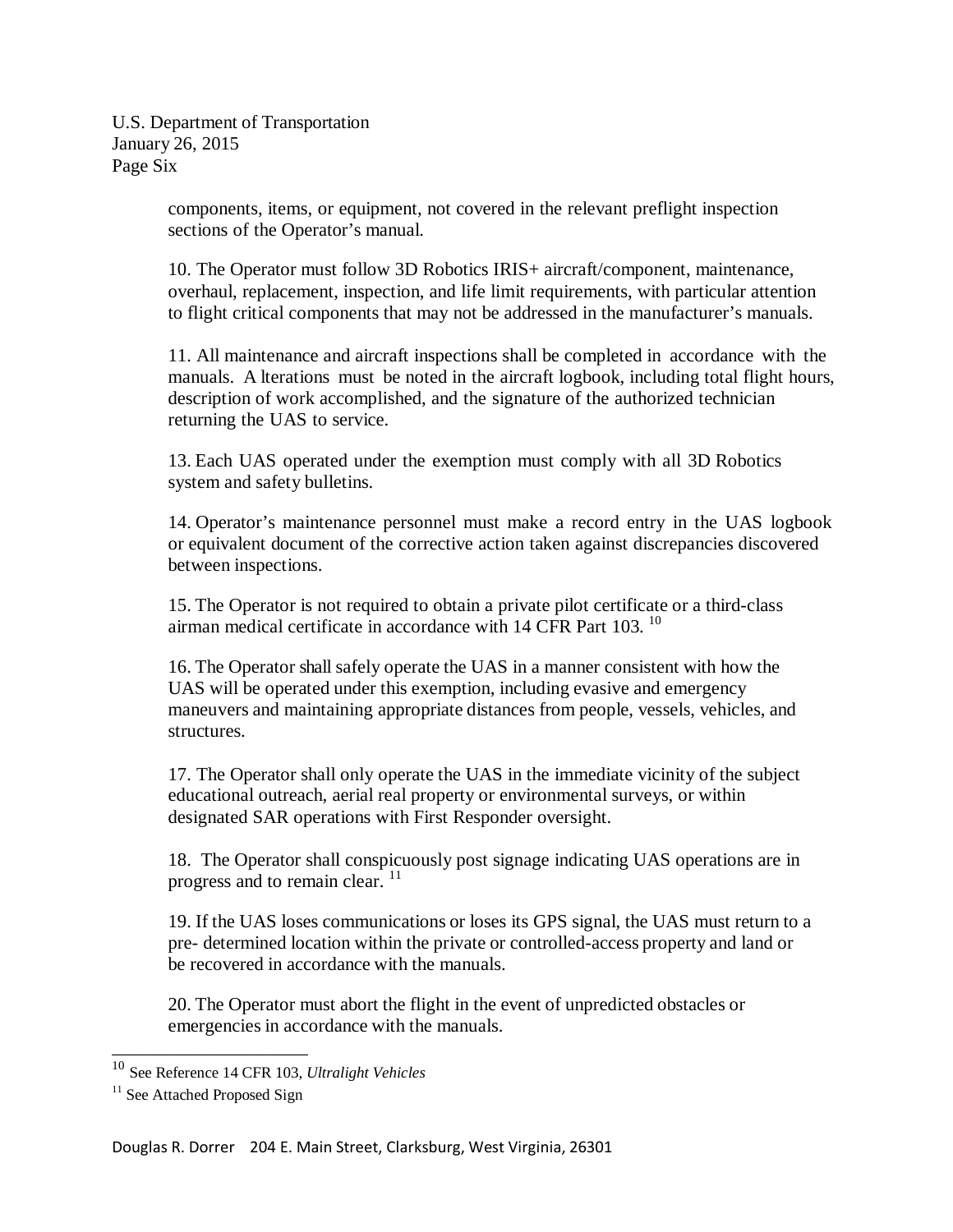U.S. Department of Transportation January 26, 2015 Page Seven

> 21. The Operator is prohibited from beginning a UAS flight unless (considering wind and forecast weather conditions) there is enough power to fly to the first point of intended landing and, assuming normal cruising speed, to fly after that for at least 10 minutes.

22. The Operator will file a request for a Notice to Airmen (NOTAM) not more than 72 hours in advance, but not less than 48 hours prior to the operation.

23. Before conducting operations, the radio frequency spectrum used for operation and control of the UA must comply with the Federal Communications Commission ("FCC") or other appropriate government oversight agency requirements.

24. The Operator and VO shall monitor ATC emergency radio frequencies VHF 121.5 Mhz or UHF 243.0 Mhz.

25. The documents required under 14 C.F.R. 91.9 and 91.203 must be available to the Operator at the ground control station of the UAS any time the aircraft is operating. These documents must be made available to the Administrator or any law enforcement official upon request.

26. The UAS must remain clear and yield the right of way to all other manned operations and activities at all times (including, but not limited to, ultralight vehicles, parachute activities, parasailing activities, hang gliders, etc.).

27. The UAS may not be operated by the Operator from any moving device or vehicle.

28. All operations shall be conducted in Class G airspace 150 feet or less AGL.

29. All operations must be conducted under visual meteorological conditions ("VMC"). The UAS may not be operated less than 500 feet below or less than 2,000 feet horizontally from a cloud or when visibility is less than 3 statute miles from the Operator.

30. During operations in Class G airspace, the UAS may not operate within 5 nautical miles of the geographic center of an airport as denoted on a current FAA-published aeronautical chart unless a Letter of Agreement with that airport's management is obtained, and the operation is conducted in accordance with a NOTAM as required by the Operator's COA. The letter of agreement with the airport management must be made available to the Administrator upon request.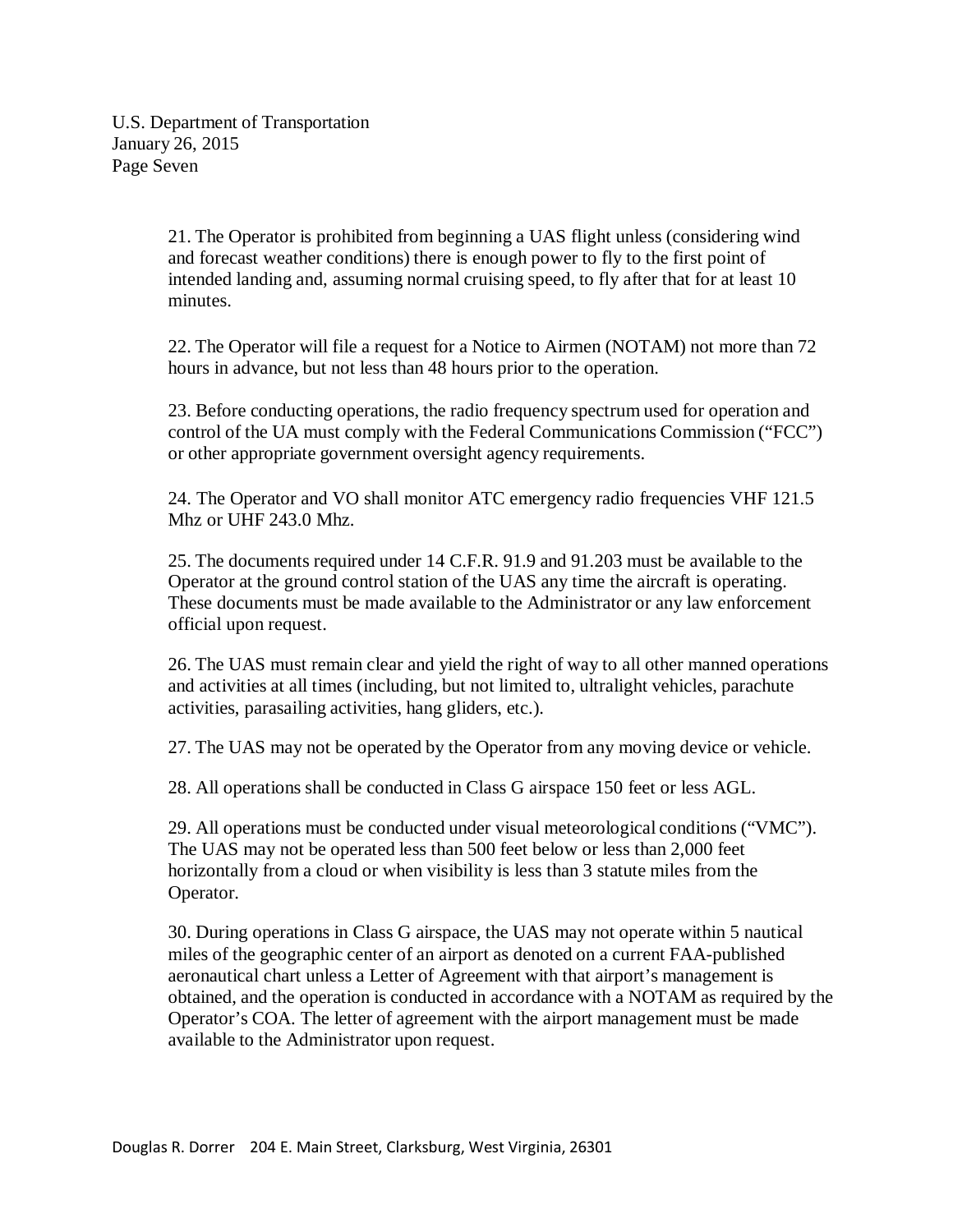U.S. Department of Transportation January 26, 2015 Page Eight

> 30. The UAS may not be operated over congested or densely populated areas unless the conditions set forth in #31 are satisfied. These populated areas include, but are not limited to, the yellow areas depicted on World Aeronautical Charts ("WAC"), Sectional Aeronautical Charts ("Sectionals"), or Terminal Area Charts ("TAC"). However, aeronautical charts may not reflect pertinent local information. Ultimately, it is the Operator's responsibility to maintain the minimum safe altitudes required by § 91.119.

31. Operations must be conducted at least 150 feet from all nonparticipating persons (person's other than the Operator or VO), vessels, vehicles, and structures unless:

a. Barriers or structures are present that sufficiently protect nonparticipating persons from debris in the event of an accident. The Operator must ensure that nonparticipating persons remain under such protection. If a situation arises in which nonparticipating persons leave such protection and are within 150 feet of the UAS, flight operations must cease immediately; and/or

b. the aircraft is operated near vessels, vehicles, or structures where the land owner/controller has granted permission and the Operator has made a safety assessment of the risk of operating closer to those objects; and

c. operations near the Operator or VO do not present an undue hazard to the Operator or VO, per § 91.119(a).

32. All operations shall be conducted over private or controlled-access property with permission from the land owner/controller or authorized representative. Permission from land owner/controller or authorized representative will be obtained for each flight to be conducted.

33. In the event COAs are required, any incident, accident, or flight operation that transgressesthe lateral or vertical boundaries of the operational area as defined by the applicable COA must be reported to the FAA's UAS Integration Office ("AFS-80") within 24 hours. Accidents must be reported to the National Transportation Safety Board ("NTSB") per instructions contained on the NTSB Web site: [www.ntsb.gov.](http://www.ntsb.gov/)

\*\*\*\*\*\*\*\*

**Privacy**. All flights will occur over private or controlled access property with the property owner's prior consent and knowledge. Inspection will be in areas where the owners will have consented to the inspections or otherwise have agreed to allow the UAS and the Operator to be in the area where inspection will take place.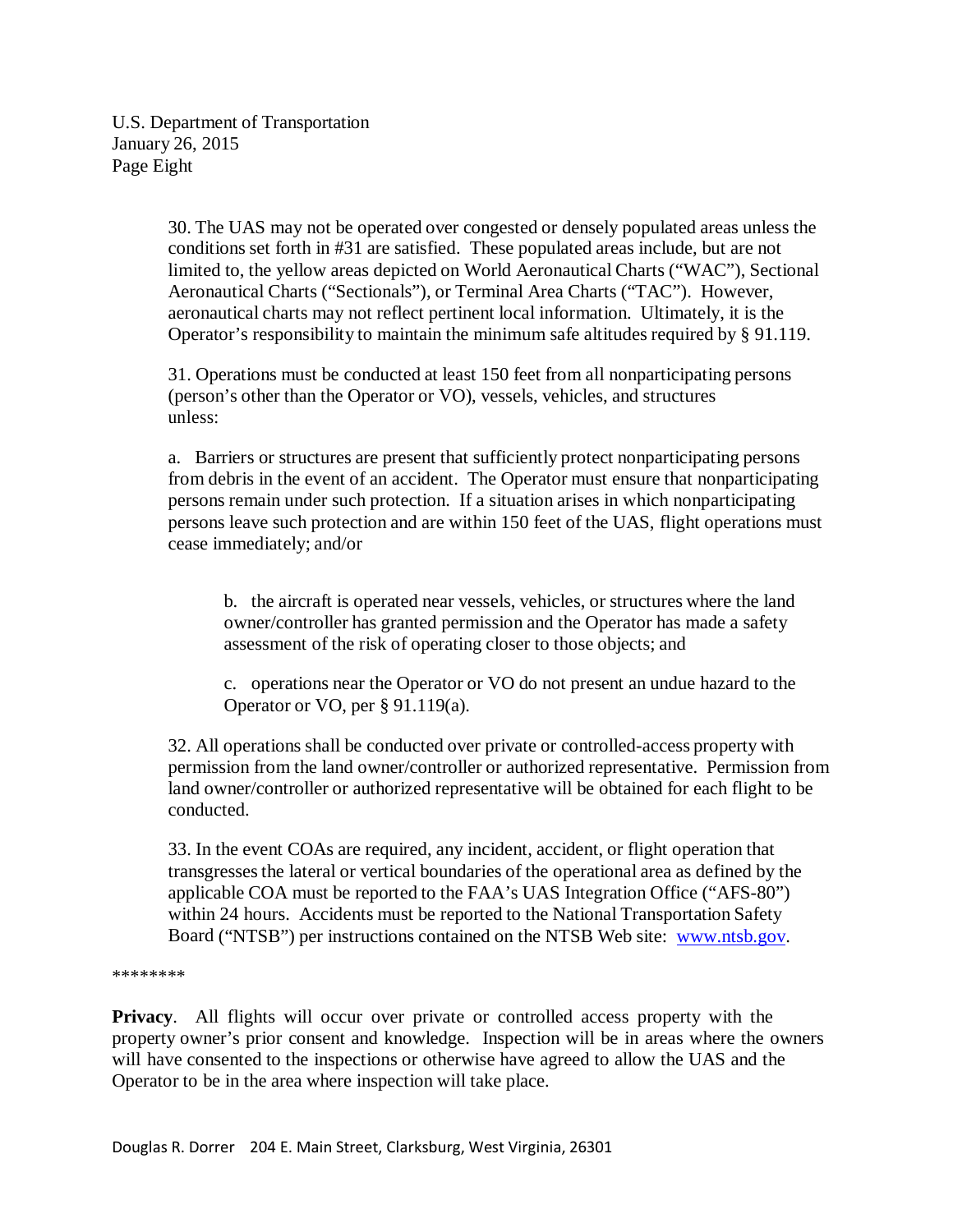U.S. Department of Transportation January 26, 2015 Page Nine

**National Security**. No national security issue is raised by the grant of this exemption. Given the size, load carrying capacity, speed at which it operates, and the fact that it carries no explosives or other dangerous materials, the IRIS+ poses no threat to national security.

\*\*\*\*\*\*\*\*

**In summary**, Douglas R. Dorrer seeks an exemption from the FARs set forth in Appendix A to operate commercially a small unmanned vehicle (4.5lbs. or less) in educational outreach, aerial real property and pre/post environmental remediation surveys as well as not-for-profit Search and Rescue operations.

Approval of this exemption for commercial operations will enhance safety by reducing risk. Conventional operations, using jet or piston powered aircraft, operate at extremely low altitudes just feet from the subject being inspected and in extreme proximity to people and structures. Such manned operations present the risks associated with vehicles that weigh in excess of 6,000 lbs., carrying large amounts of jet A or other fuel. Such aircraft must fly to and from the project location. In contrast, a sUAS weighing fewer than 4.5 lbs. and powered by batteries eliminates virtually all of that risk given the reduced mass and lack of combustible fuel carried on board. The sUAS is carried to the target area and not flown. The sUAS will carry no passengers or crew and, therefore, will not expose them to the risks associated with manned aircraft flights.

The operation of small UASs, weighing less than 4.5 lbs., conducted in the strict conditions outlined above, will provide an equivalent level of safety supporting the grant of the exemptions requested herein. These lightweight aircraft operate at slow speeds, close to the ground, and in sparsely-populated West Virginia Class G airspace not under the authority of ATC  $^{12}$ . As a result, they are far safer than conventional operations conducted with manned aircraft operating in close proximity to the ground and people.

Satisfaction of the criteria provided in Section 333 of the Reform Act of 2012 – size, weight, speed, operating capabilities, proximity to airports and populated areas, and operation within visual line of sight and national security – provide more than adequate justification for the grant of the requested exemptions allowing commercial operation of applicant's UAS for the Purposes outlined herein and are consistent with exemptions already granted, including Exemptions 11062 through 11067, 11080, 11109 through 11112, and 11114.

Sincerely,

Daytes Cance

Douglas R. Dorrer, MBA, Pro Se

\_\_\_\_\_\_\_\_\_\_\_\_\_\_\_\_\_\_\_\_\_\_\_\_\_\_ <sup>12</sup> FAA Order JO 7110.65v – Chapter 12.1.1.2, *Airspace Classification, Class G -* Uncontrolled airspace within which ATC has neither the authority nor responsibility for exercising control over air traffic.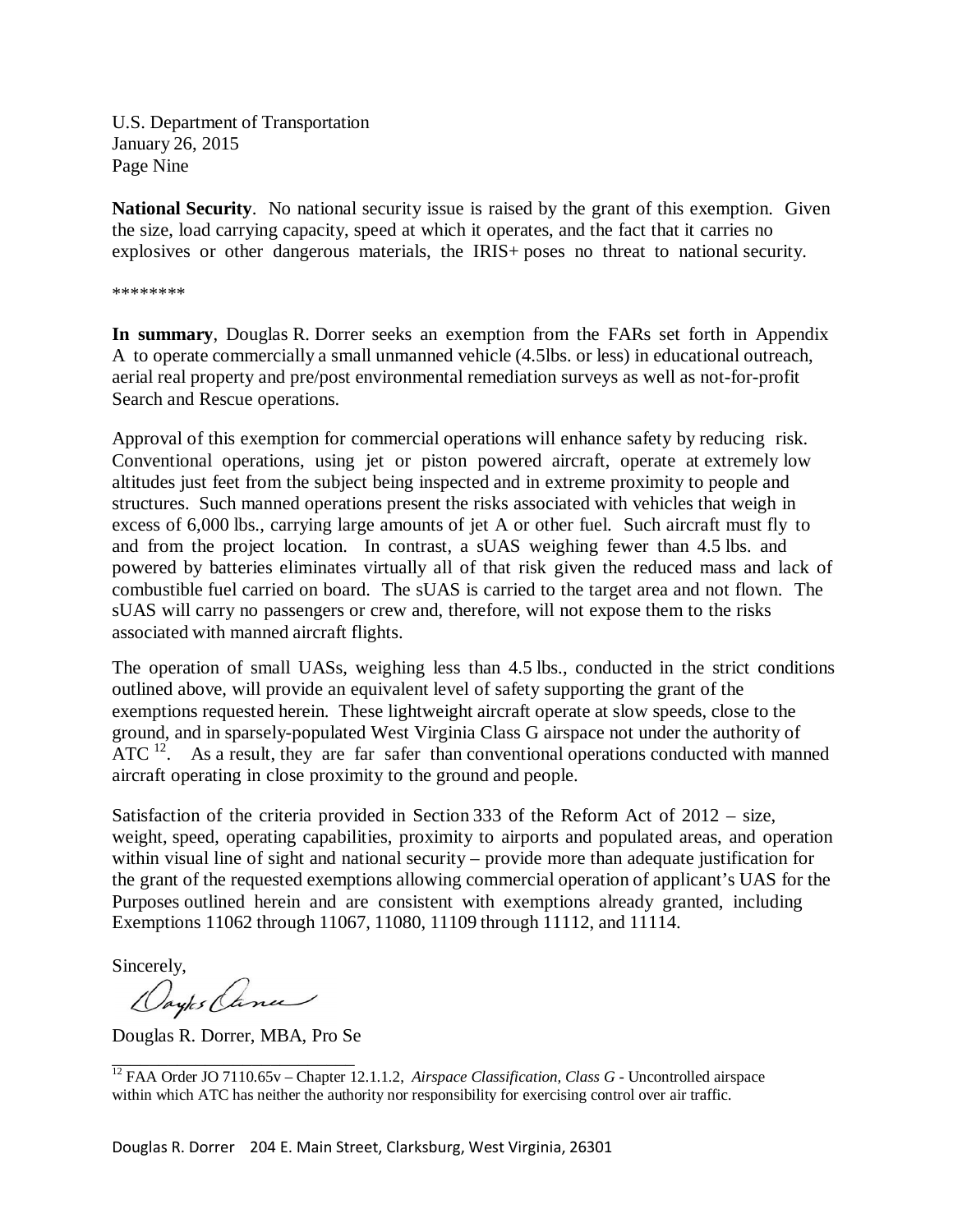## **APPENDIX A**

# **EXEMPTION REQUEST AND EQUIVALENT LEVEL OF SAFETY SHOWINGS UNDER APPLICABLE RULES SUBJECT TO EXEMPTION**

Douglas R. Dorrer requests an exemption from the following regulations as well as any additional regulations that may technically apply to the operation of the IRIS+:

#### **14 C.F.R. § 61.113(a) & (b); 61.133(a): Private Pilot Privileges and Limitations; Pilot in Command; Commercial Pilot Privileges and Limitations.**

Section 61.113(a)  $\&$  (b) limit private pilots to non-commercial operations. Unlike a conventional aircraft that carries a pilot, passengers, and cargo, the IRIS+ in this case is remotely controlled with no passengers or property of others on board. Section 61.133(a) requires an individual with a commercial pilot's license to be pilot in command of any aircraft for compensation or hire. Douglas R. Dorrer respectfully proposes that Operator requirements should take into account the characteristics of the particular UAS. Douglas R. Dorrer's  $IRIS+$ has a high degree of pre-programmed control and various built-in technical capabilities that strictly limit the potential for operation outside of the operating conditions set forth in the exemption application.

The IRIS+ has an autonomous navigation and control system. Flights are pre- programmed with precision GPS guidance and do not require human intervention. In the case of unplanned events, the Operator can manually intervene to take one of the following actions: (i) command the aircraft to begin to autonomously return to the recovery area and land; (ii) command the aircraft to autonomously return to the recovery area where the pilot will assume control and land the aircraft; or (iii) manually assume control of the aircraft via the hand controller and return the craft to the recovery area where the Operator lands it.

Additional automated safety functions and safety enhancing features of the IRIS+ include the following:

- Auto-pilot detection of lost GPS or of insufficient satellites initiates a stand-by loiter pattern until such time as GPS is re-established or the PIC assumes manual control of the aircraft.
- Low battery power on the aircraft (10.4 volts) triggers the landing sequence and the craft will fly to the recovery area.
- If the auto-pilot detects a lost-link to the ground control station for longer than 30 seconds, landing procedure begins.
- The aircraft, weighing fewer than 4.5 lbs., fully loaded, is constructed of plastic, which is intended to absorb impact energy.
- In the event the ground station reaches a low power state, it will alert the pilot.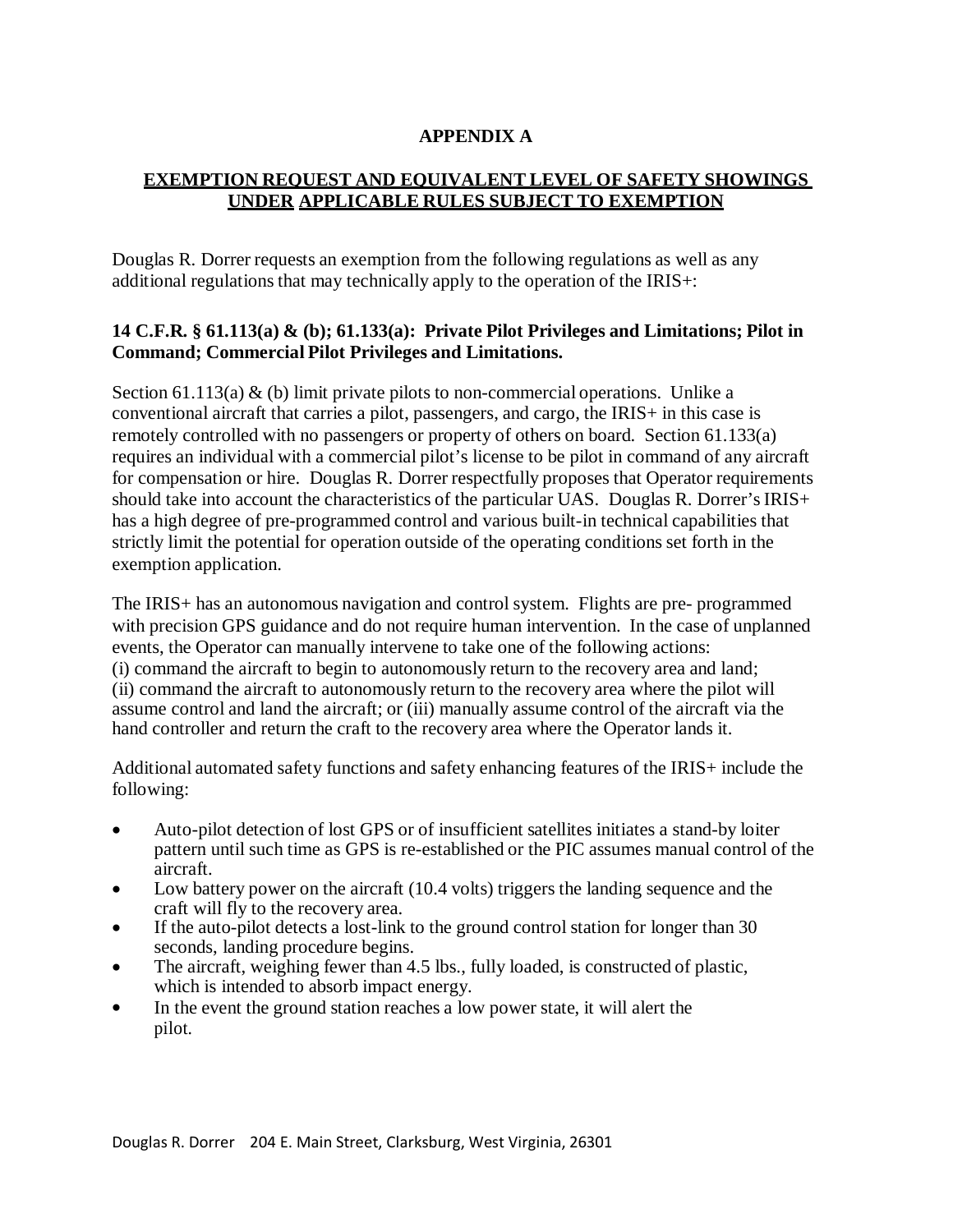The FAA has long-established regulations found in 14 CFR 103 ("Part 103") that do not require an operator of Ultralight Vehicles weighing less than 254 lbs to obtain an airman or medical certificate:

## **1. § 103.7 Certification and registration.**

(b) Notwithstanding any other section pertaining to airman certification, operators of ultralight vehicles are not required to meet any aeronautical knowledge, age, or experience requirements to operate those vehicles or to have airman or medical certificates.

## **2. Interim Operational Approval Guidance 08-01 <sup>1</sup>**

**9.1.1.1** Operations not requiring a pilot certificate: The PIC may not be required to hold a pilot certificate for operations approved and conducted solely within visual line of sight in Class G airspace. For the PIC to be exempt from the pilot certificate requirement the following conditions must exist and the alternate compliance method described below must be followed:

- The operation is conducted in a sparsely populated location, and,
- The operation is conducted from a privately owned airfield, military installation, or off-airport location.
- Visual line of sight operations conducted no further than 1 NM laterally from the UAS pilot and at an altitude of no more than 400 feet above ground level (AGL) at all times.
- Operations shall be conducted during daylight hours only.
- Operations shall be conducted no closer than 5 NM from any airport or heliport.

Given these safety features as well as established FAA regulatory guidance, Douglas R. Dorrer proposesthat Operators of the IRIS+ should not be required to hold an airmen or medical certification.

The risks associated with the operation of the IRIS+ (given its size, speed, operational capabilities, and lack of combustible fuel) are so diminished from the level of risk associated with commercial operations contemplated by Part 61 with conventional aircraft (fixed wing or rotorcraft) that allowing operations of the UAS as set forth above meets or exceeds the present level of safety provided under 14 C.F.R. § 61.113(a) & (b) and does not rise to the level of requiring a commercial pilot to operate the aircraft under § 61.133(a).

\_\_\_\_\_\_\_\_\_\_\_\_\_\_\_\_\_

<sup>&</sup>lt;sup>1</sup> See Reference Interim Operational Approval Guidance 08-01; *Unmanned Aircraft Systems Operations in the U. S. National Airspace System*, 2008.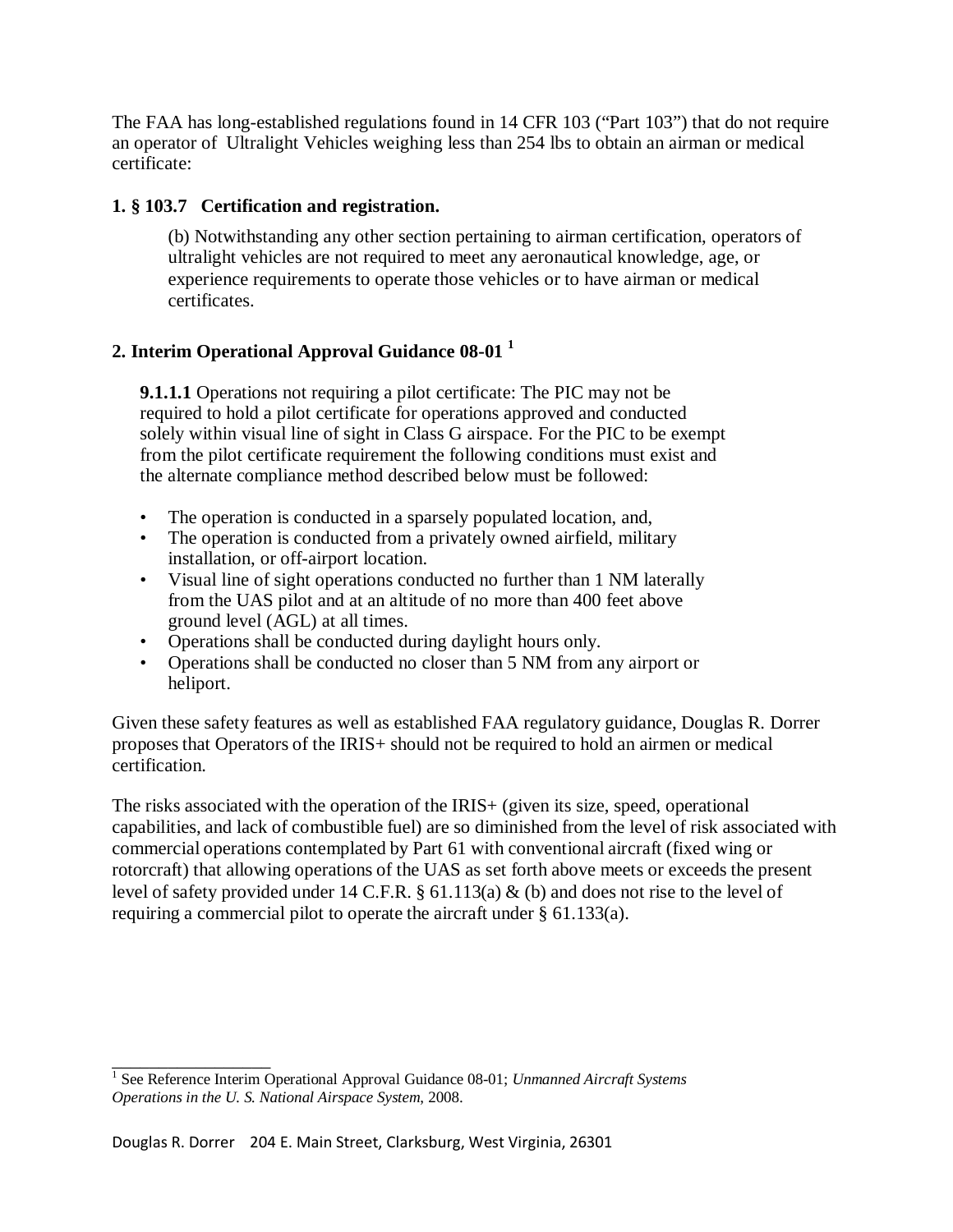Given these conditions and restrictions, an equivalent level of safety will be provided by allowing operation of the IRIS+ without a private pilot's certificate, under the conditions set forth in the exemption request. The FAA has granted exemptions to conduct similar operations in Exemptions 11062 through 11067, 11080, 11109, and 11110.

## **14 C.F.R. § 91.7(a): Civil Aircraft Airworthiness.**

This regulation requires that no person may operate a civil aircraft unless it is in airworthy condition. Should the exemption be granted allowing commercial operation of the IRIS+ without an airworthiness certificate, no standard will exist for airworthiness of the IRIS+. Given the size of the aircraft and the requirements that the Operator has agreed to as relates to airworthiness, as set forth in the attached manuals, an equivalent level of safety will be achieved by ensuring compliance with the 3D Robotics manuals prior to each flight. The FAA has granted exemptions to conduct similar operations in Exemptions 11062 through 11067, 11080, 11109, and 11110.

Furthermore, 14 CFR 103.7 (a) , Ultralight Vehicles weighing less than 254 lbs. do not require an airworthiness certificate.

(a) Notwithstanding any other section pertaining to certification of aircraft or their parts or equipment, ultralight vehicles and their component parts and equipment are not required to meet the airworthiness certification standards specified for aircraft or to have certificates of airworthiness.

## **14 C.F.R. § 91.119(c): Minimum Safe Altitudes.**

Section 91.119 establishes safe altitudes for operation of civil aircraft. Specifically, 91.119(c) limits aircraft flying over areas other than congested areas to an altitude of 500 feet above the surface, except over open water or sparsely populated areas. In those cases, the aircraft may not be operated closer than 500 feet to any person, vessel, vehicle, or structure.

As set forth herein, the IRIS+ will never operate at higher than 150 feet AGL. It will, however, be operated to avoid congested or populated areas that are depicted in yellow on VFR sectional charts. Because aerial survey work must be accomplished at relatively low altitudes and at altitudes less than 500 feet AGL, an exemption from Section 91.119(c) is needed.

The equivalent level of safety will be achieved given the size, weight, speed, and material with which the IRIS+ is built. Also, no flight will be taken without the permission of the landowner or those who control the land as well as local officials. Because of advance notice to the landowner, all affected individuals will be aware of the survey flights. Compared to aerial survey operations conducted with aircraft or rotorcraft weighing far more than 4.5 lbs. and carrying flammable fuel, any risk associated with these operations will be far less than the risks currently posed by conventional aircraft operating at or below 500 feet AGL. Indeed, the lowaltitude operations of the UAS will maintain separation between these small-UAS operations and the operations of conventional aircraft that must comply with Section 91.119. The FAA has granted exemptions to conduct similar operations in Exemptions 11062 through 11067, 11080, and 1110.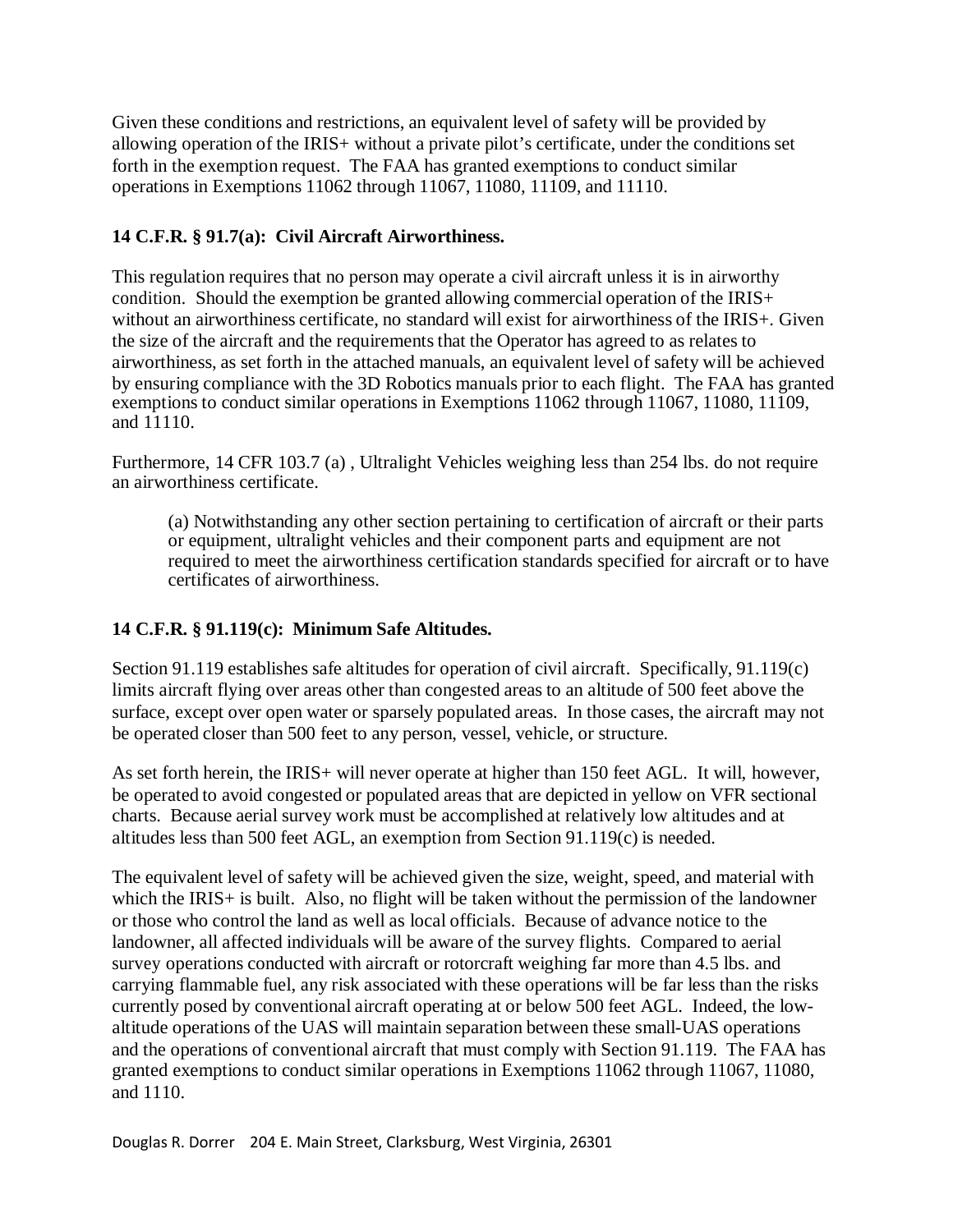Douglas R. Dorrer further believes that ATC does not have the authority to control aircraft within Class G airspace according to FAA Order JO 7110.65v.

12.1.1.2-*Airspace Classification; Class G -* Uncontrolled airspace within which ATC has neither the authority nor responsibility for exercising control over air traffic. (Emphasis Noted)

Furthermore, while operating within Class G airspace under the doctrine of "*See and Avoid"* in accordance with 14 CFR 91.113- *Right of Way Rules,* manned-aircraft must give way to a lesser maneuverable or unmanned aircraft. A 4.5lb. UAS and a piloted fuel-powered aircraft are obviously not of the same category.

(b) *General.* When weather conditions permit, regardless of whether an operation is conducted under instrument flight rules or visual flight rules, vigilance shall be maintained by each person operating an aircraft so as to see and avoid other aircraft.

(d) *Converging*. When aircraft of the same category are converging at approximately the same altitude (except head-on, or nearly so), the aircraft to the other's right has the rightof-way. If the aircraft are of different categories—

(1) A balloon has the right-of-way over any other category of aircraft;

(2) A glider has the right-of-way over an airship, powered parachute, weightshift-control aircraft, airplane, or rotorcraft.

(3) An airship has the right-of-way over a powered parachute, weight-shiftcontrol aircraft, airplane, or rotorcraft.

## **14 C.F.R. § 91.151(a): Fuel Requirementsfor Flight in VFR Conditions**

This regulation prohibits an individual from beginning "a flight in an airplane under VFR conditions unless (considering wind and forecast weather conditions) there is enough fuel to fly to the first point of intended landing and, assuming normal cruising speed  $- (1)$  During the day, to fly after that for at least 30 minutes; or (2) At night, to fly after that for at least 45 minutes."

The batteries powering the IRIS+ provide approximately 10-15 minutes of powered flight. Without an exemption from § 14 C.F.R. 91.151, the UAS's flights would be limited to approximately 5-7 minutes in length. Given the limitations on its proposed operations and the location of those proposed operations, a longer time frame for flight in daylight VFR conditions is reasonable.

Douglas R. Dorrer believes that an exemption from 14 C.F.R. § 91.151(a) is safe and within the scope of prior exemptions. *See* Exemption 10673 (allowing Lockheed Martin Corporation to operate without compliance with 91.151(a)). Operating the small UAS without 5-7 minutes of reserve fuel does not engender the type of risks that Section 91.151(a) was meant to prevent given the size and speed at which the UAS operates. The fact that it carries no pilot, passenger, or cargo also enhances its safety. Limiting IRIS+ flights to 5-7 minutes would greatly reduce their utility. In the unlikely event that the IRIS+ achieves a low battery state (10.4 volts), it would simply land. Given its weight and construction material, the risks are less than

Douglas R. Dorrer 204 E. Main Street, Clarksburg, West Virginia, 26301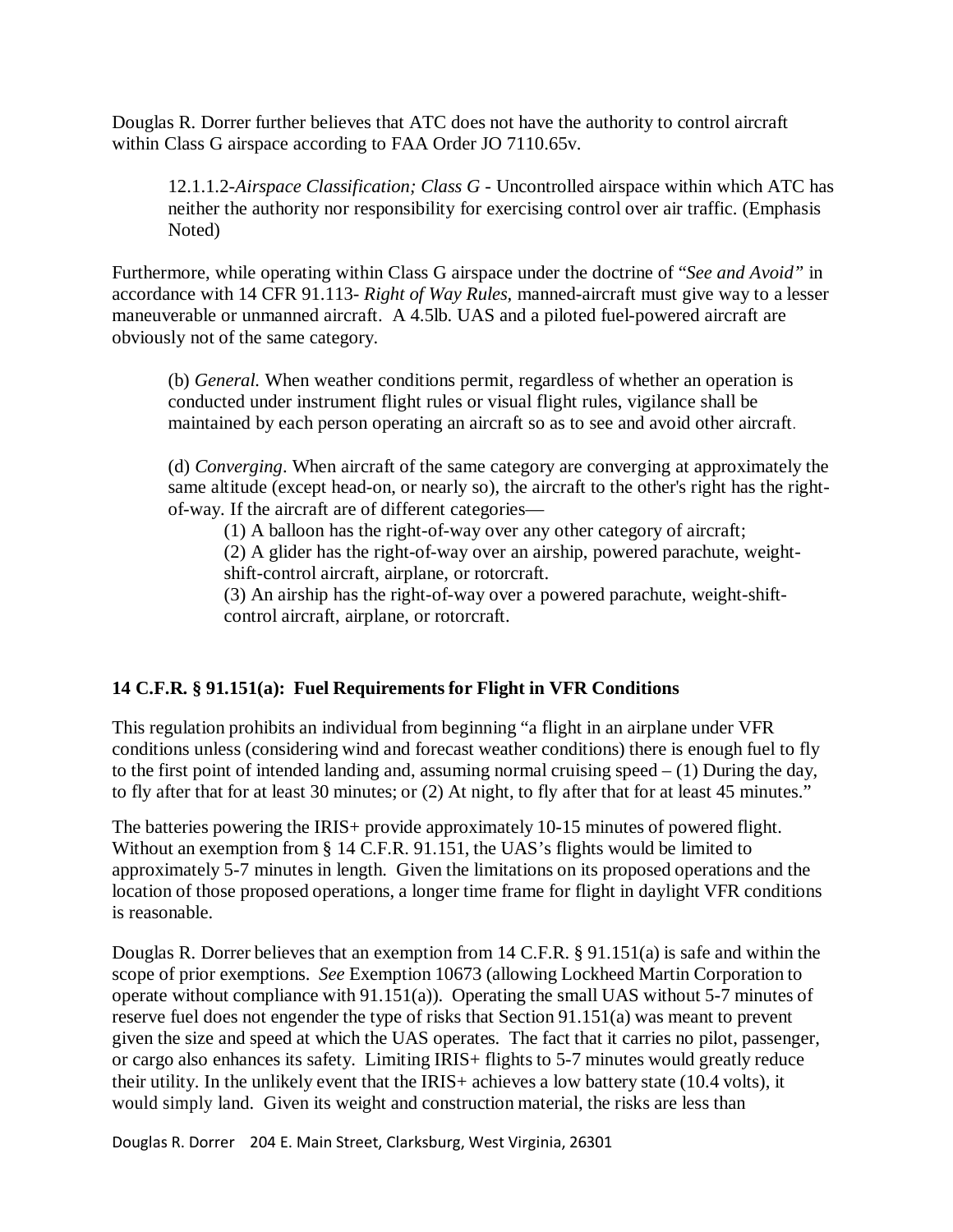contemplated by the current regulation.

Douglas R. Dorrer believes that an equivalent level of safety can be achieved by maintaining 5 minutes of battery life, which, allowing 15 minutes of flight time, would be more than adequate to return the UAS to its planned landing zone from anywhere in its operating area.

Similar exemptions have been granted to other Operators, including Exemptions 2689F, 5745, 10673, 10808, and Exemptions 11062 through 11067, 11080, 11109, 1110, and 11112.

#### **14 C.F.R. § 91.405(a); 407(a)(1); 409(a)(2); 417(a) & (b): Maintenance Inspections**

Section 91.405(a) requires that an aircraft Operator or owner "shall have that aircraft inspected as prescribed in subpart E of this part and shall between required inspections, except as provided in paragraph (c) of this section, have discrepancies repaired as prescribed in part 43 of this chapter . . . ." Section 91.407 similarly makes reference to requirements in Part 43; Section  $91.409(a)(2)$  requires an annual inspection for the issuance of an airworthiness certificate. Section 91.417(a) requires the owner or Operator to keep records showing certain maintenance work that has been accomplished by certificated mechanics, under Part 43, or licensed pilots and records of approval of the aircraft for return to service.

Maintenance of the IRIS+ will be accomplished by the owner/Operator pursuant to the manuals attached as confidential exhibits. An equivalent level of safety will be achieved because the UAS is small in size, will carry a small payload, will operation only in restricted predetermined areas and is not a complex mechanical device. As provided in the attached manuals, the Operator will ensure that the UAS is in working order prior to initiating flight, perform required maintenance, and keep a log of any maintenance that is performed; moreover, the Operator is the person most familiar with the aircraft and is best suited to maintain the aircraft in an airworthy condition and to ensure an equivalent level of safety. The FAA has granted exemptions for similar operations in Exemptions 11062 through 11067, 11080, 11109, 11110, and 11112.